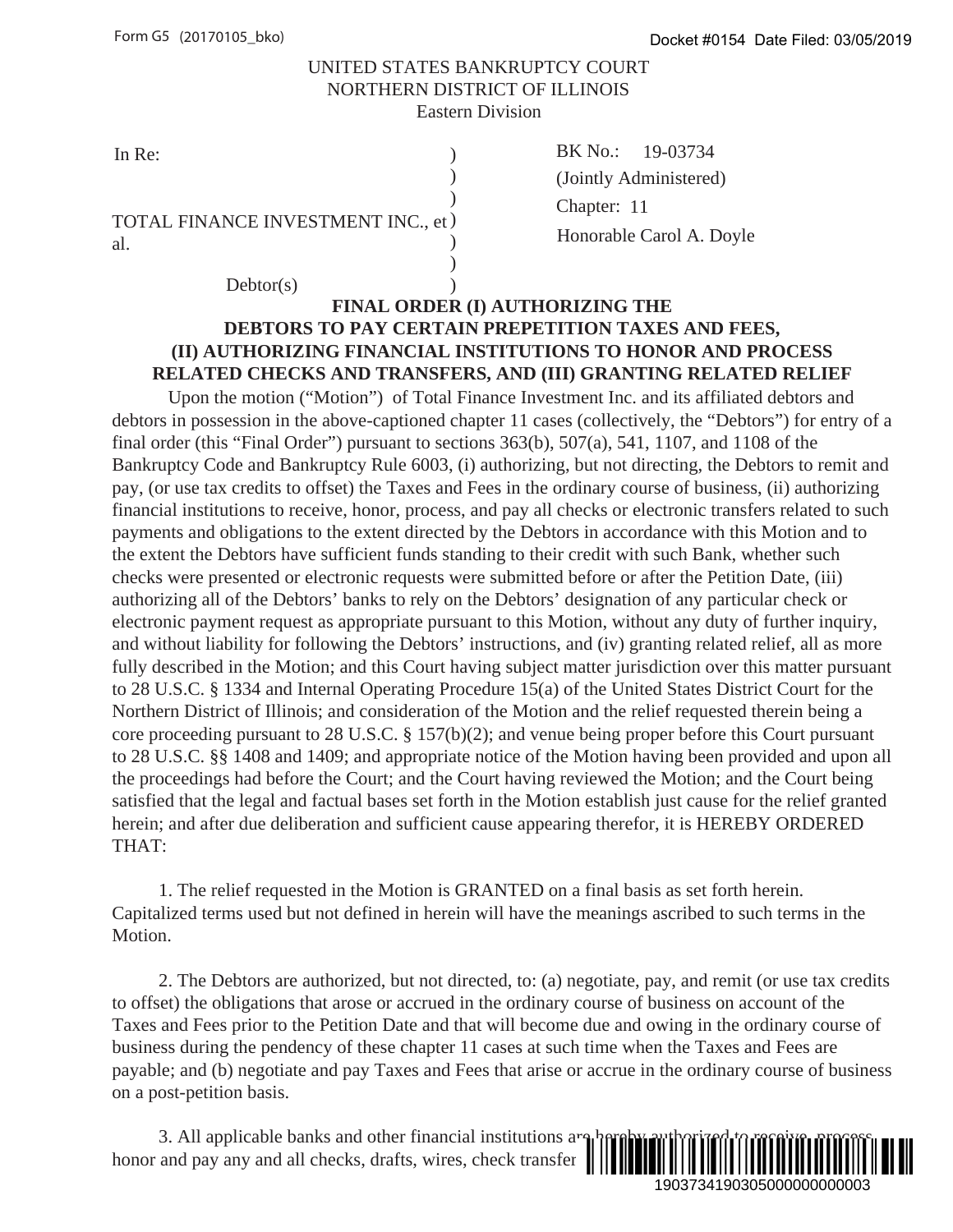#### Form G5 (20170105\_bko)

transfers evidencing amounts paid by the Debtors under this Final Order whether presented prior to or after the Petition Date to the extent the Debtors have good funds standing to their credit with such bank or other financial institution. Such banks and financial institutions are authorized to rely on the representations of the Debtors as to which checks are issued or authorized to be paid pursuant to this Final Order without any duty of further inquiry and without liability for following the Debtors' instructions. The Debtors are authorized to issue post-petition checks, or to effect post-petition wire transfer requests, in replacement of any checks or transfers in respect of the payments authorized to be paid pursuant to this Final Order that are dishonored or rejected.

 4. To the extent that the Debtors have overpaid any Taxes and Fees arising during or relating to any period of time, the Debtors are authorized to seek tax refunds.

 5. Notwithstanding entry of this Final Order, nothing herein shall create, nor is intended to create, any rights in favor of or enhance the status of any claim held by, any party.

6. This Court finds and determines that the requirements of Bankruptcy Rule 6003 are satisfied.

 7. Notice of the Motion as provided for therein shall be deemed good and sufficient notice of such Motion, and the requirements of Bankruptcy Rule 6004(a) and the Local Rules are waived by such notice.

 8. Notwithstanding Bankruptcy Rule 6004(h), the terms and conditions of this Final Order are immediately effective and enforceable upon its entry.

Enter:

Dated: United States Bankruptcy Judge Honorable Carol A. Doyle

### **Prepared by:**

Bojan Guzina (ARDC # 6277585) Jackson T. Garvey (ARDC #6320652) One South Dearborn Street Chicago, Illinois 60603 Telephone: (312) 853-7000 Facsimile: (312) 853-7036

PROPOSED ATTORNEYS FOR THE DEBTORS AND DEBTORS IN POSSESSION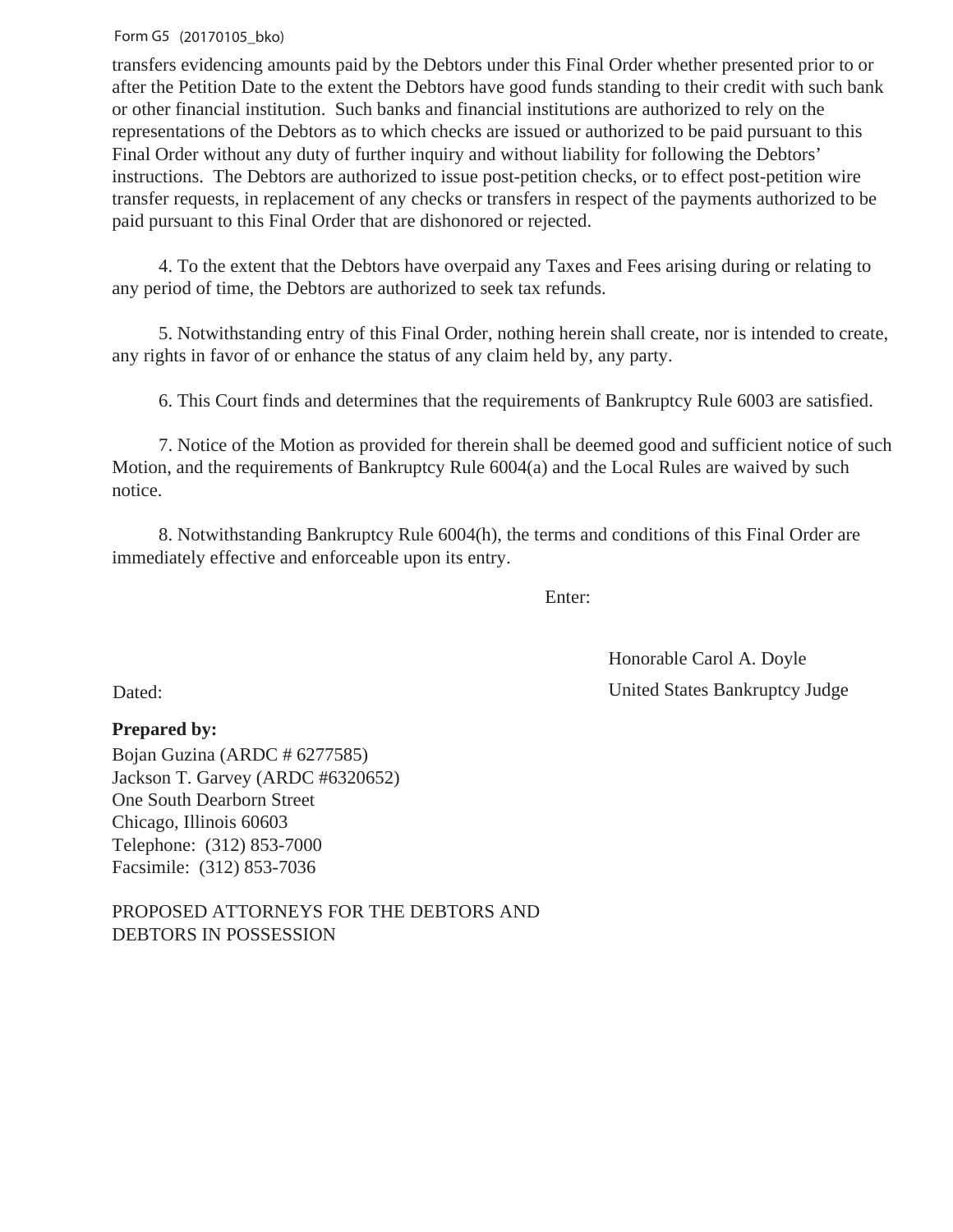Case 19-03734 Doc 154-1 Filed 03/05/19 Entered 03/05/19 10:34:46 Desc Exhibit 1 - Governmental Authorities Page 1 of 3

## **Exhibit 1**

**Governmental Authorities**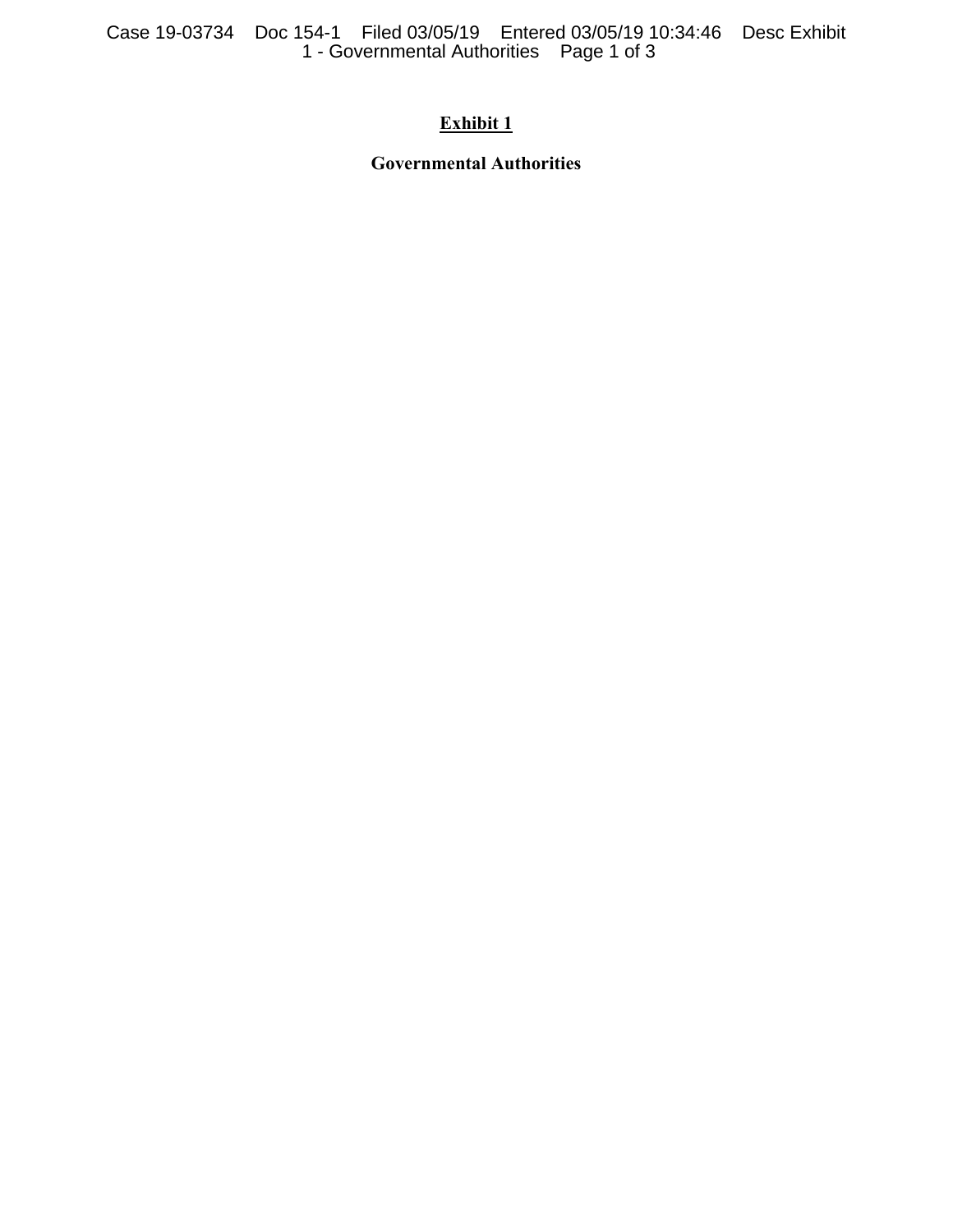# Case 19-03734 Doc 154-1 Filed 03/05/19 Entered 03/05/19 10:34:46 Desc Exhibit 1 - Governmental Authorities Page 2 of 3

| <b>GOVERNMENTAL</b><br><b>AUTHORITY</b>                    | <b>ADDRESS</b>                                                                                | <b>CITY</b>         | <b>STATE OR</b><br><b>PROVINCE</b> | <b>ZIP CODE</b> | <b>TYPE</b>                                                                                              |
|------------------------------------------------------------|-----------------------------------------------------------------------------------------------|---------------------|------------------------------------|-----------------|----------------------------------------------------------------------------------------------------------|
| Indiana Bureau of Motor<br>Vehicles                        | Indiana Government Center<br>North, Room 402, 100 North<br>Senate Avenue                      | <b>INDIANAPOLIS</b> | IN                                 | 46204           | Sales Tax, Registration Fees                                                                             |
| <b>Cook County Treasurers</b><br>Office                    | 118 North Clark Street, Room 112                                                              | <b>CHICAGO</b>      | IL                                 | 60602           | Sales, Cook County Tax                                                                                   |
| <b>Illinois Department of</b><br>Revenue                   | 100 West Randolph Street                                                                      | <b>CHICAGO</b>      | IL                                 | 60601           | Sales Tax, Registration Fees,<br>Income Tax, Motor Fuel Tax,<br><b>IFTA</b>                              |
| Wisconsin Department of<br><b>Motor Vehicles</b>           | 4822 Madison Yards Way                                                                        | <b>MADISON</b>      | WI                                 | 53705           | Vehicle license plate fees, Vehicle<br>title fees, Counter service fees,<br>Other fees                   |
| Illinois Secretary of State                                | 213 State Capitol                                                                             | SPRINGFIELD         | IL                                 | 62756           | Sales Tax, Registration Fees,<br>Motor Vehicle Dealer, IRP -<br><b>Apportioned Plates</b>                |
| Wisconsin Department of<br>Revenue                         | 2135 Rimrock Road                                                                             | <b>MADISON</b>      | WI                                 | 53713           | Sales Tax, Registration Fees,<br>Income Tax, Revenue Seller's<br>Permit, WI Business Tax<br>Registration |
| Joliet City Collector                                      | 150 W Jefferson St.                                                                           | <b>JOLIET</b>       | IL                                 | 60432           | Sales Tax, Registration Fees,<br>Public Garage/Second Hand<br>Sales                                      |
| Department of the<br>Treasury, Internal<br>Revenue Service | Department of the Treasury,<br>Internal Revenue Service Center                                | <b>KANSAS CITY</b>  | M <sub>0</sub>                     | 64999-0002      | <b>Income Tax</b>                                                                                        |
| City of Chicago<br>Department of Finance                   | Chicago Department of Finance -<br>Tax Division 333 S State Street,<br>DePaul Center Room 300 | <b>CHICAGO</b>      | IL                                 | 60604           | <b>Use Tax for Nontitled Personal</b><br>Property, Personal Property<br><b>Lease Transaction Tax</b>     |
| <b>Internal Revenue Service</b>                            | Internal Revenue Service, PO Box<br>804525                                                    | <b>CINCINNATI</b>   | <b>OH</b>                          | 45280-4525      | Heavy Highway Vehicle Use Tax                                                                            |
| City of Aurora                                             | 65 Water Street                                                                               | <b>AURORA</b>       | IL                                 | 60505           | Certificate of Occupancy and<br>Compliance                                                               |
| City of Chicago                                            | Dept of Business Affairs, 121<br>North LaSalle Street, Room 800                               | CHICAGO             | IL                                 | 60602           | Motor Vehicle Services License,<br>Limited Business License, Motor<br>Vehicle Services License           |
| <b>Town of Cicero</b>                                      | Business License Dept, Town of<br>Cicero, 4949 W Cermak Rd                                    | <b>CICERO</b>       | IL                                 | 60804           | Business License (Auto<br>Sales/Dealership)                                                              |
| City of Elgin                                              | 150 Dexter Court                                                                              | <b>ELGIN</b>        | IL                                 | 60120           | <b>General Business License</b>                                                                          |